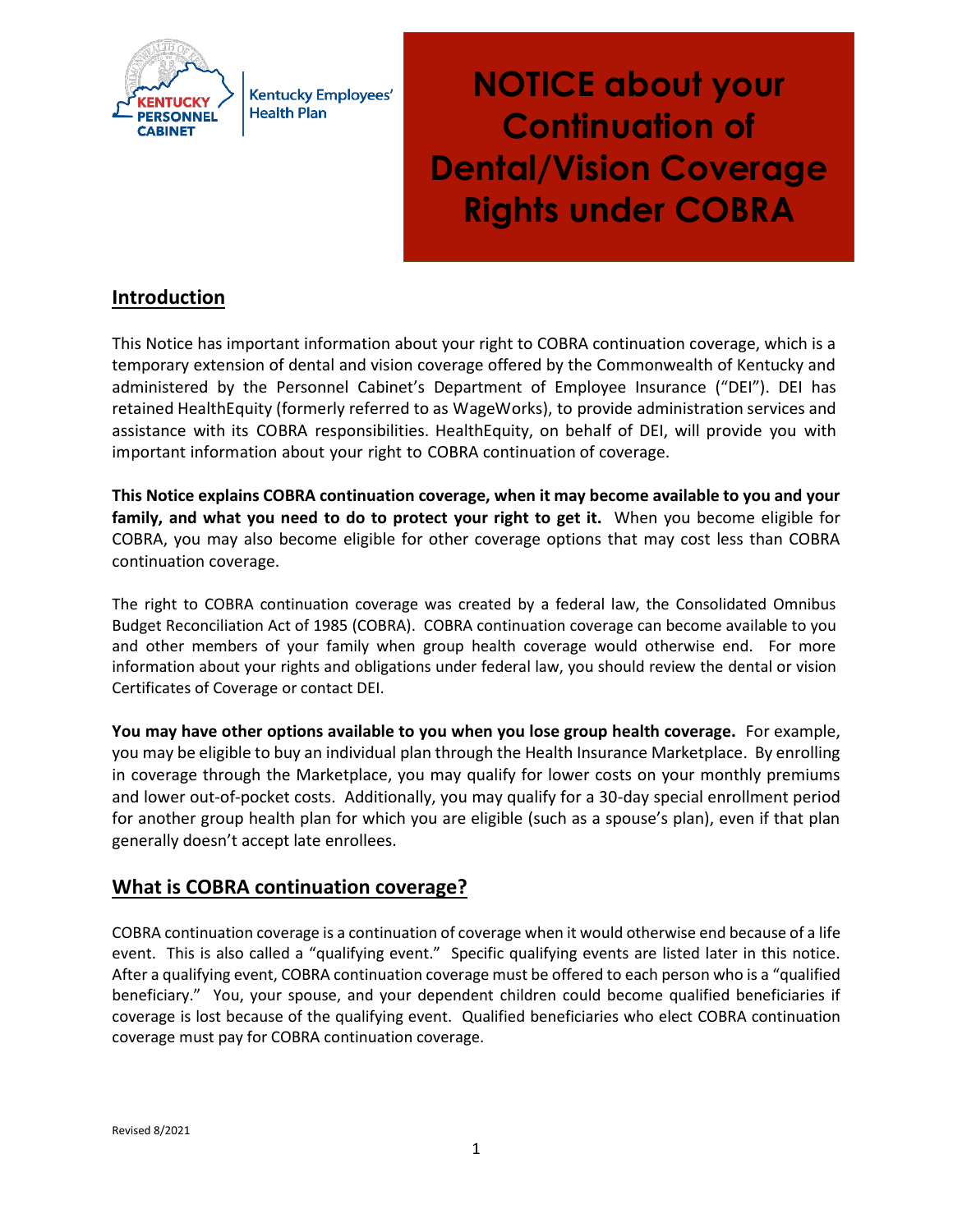If you're an employee, you'll become a qualified beneficiary if you lose your coverage because of the following qualifying events:

- Your hours of employment are reduced, or
- Your employment ends for any reason other than your gross misconduct.

If you're the spouse of an employee, you'll become a qualified beneficiary if you lose your coverage because of the following qualifying events:

- Your spouse dies;
- Your spouse's hours of employment are reduced;
- Your spouse's employment ends for any reason other than his or her gross misconduct;
- Your spouse becomes entitled to Medicare benefits (under Part A, Part B, or both); or
- You become divorced or legally separated from your spouse.

Your dependent children will become qualified beneficiaries if they lose coverage because of the following qualifying events:

- The parent-employee dies;
- The parent-employee's hours of employment are reduced;
- The parent-employee's employment ends for any reason other than his or her gross misconduct;
- The parent-employee becomes entitled to Medicare benefits (Part A, Part B, or both);
- The parents become divorced or legally separated; or
- The child stops being eligible for coverage as a "dependent child."

## **When is COBRA Continuation Coverage Available?**

DEI will offer COBRA continuation coverage to qualified beneficiaries only after DEI has been notified that a qualifying event has occurred. The employer must notify DEI of the following qualifying events:

- The end of employment or reduction of hours of employment;
- Death of the employee;
- Commencement of a proceeding in bankruptcy with respect to the employer; or
- The employee's becoming entitled to Medicare benefits (under Part A, Part B, or both).

**For all other qualifying events (divorce or legal separation of the employee and spouse or a dependent child's losing eligibility for coverage as a dependent child), YOU must notify DEI within 60 days after the qualifying event occurs or the date coverage terminates, whichever is later. You must provide this notice, in writing, to the Department of Employee Insurance (contact information below). Oral notice, including by telephone, is not acceptable. You may also be required to provide additional information to support the Qualifying Event (e.g. a divorce decree, etc.).** 

If DEI is provided timely notice of the divorce, legal separation, or a child's loss of dependent status, HealthEquity will notify the affected Qualified Beneficiaries of the right to elect continuation coverage.

If DEI is not provided notice of the divorce, legal separation, or a child's loss of dependent status during this sixty (60) day period, COBRA continuationwill not be offered. If any claims are mistakenly paid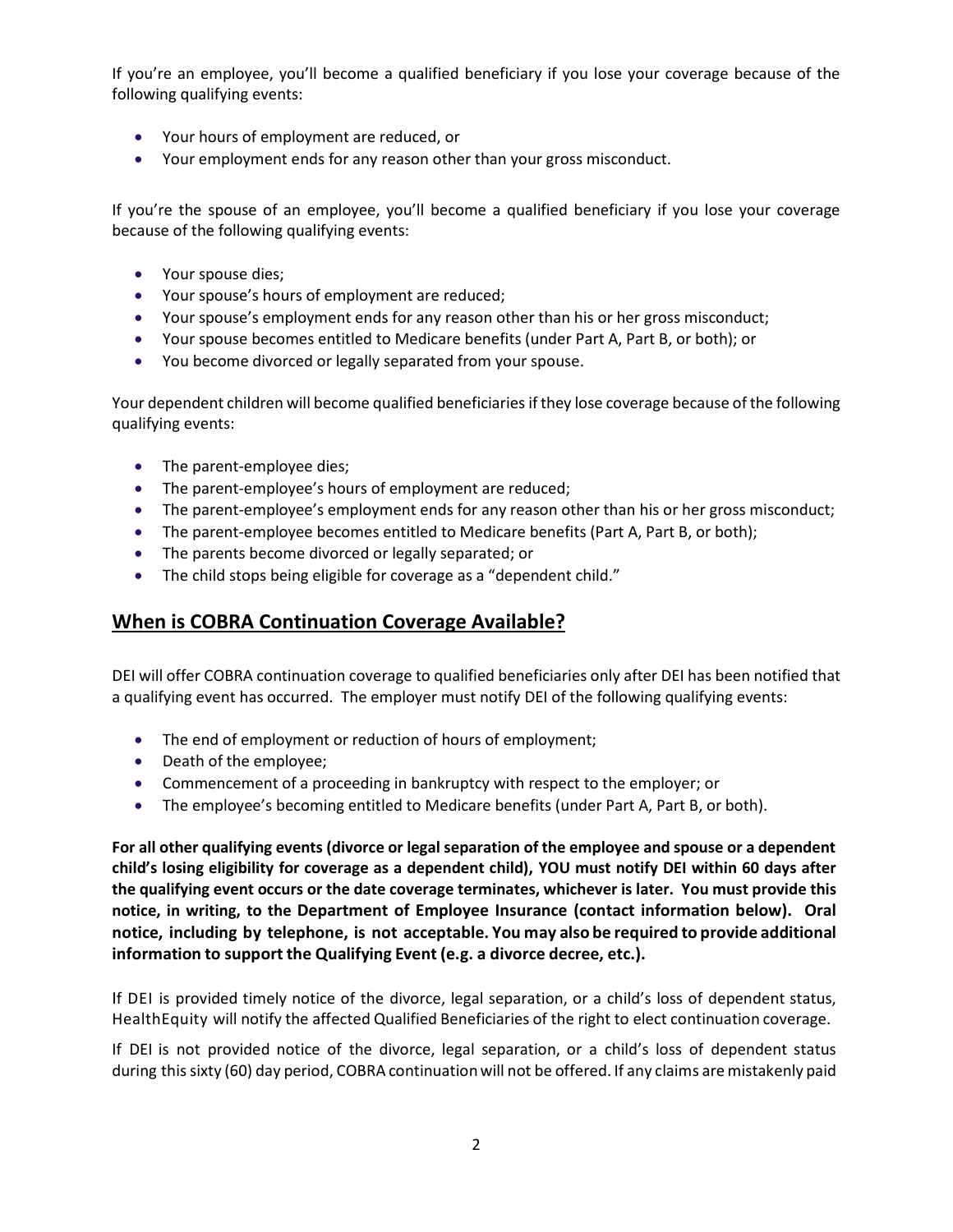for expenses incurred after the divorce, legal separation, or a child's loss of dependent status, then you and your eligible dependent(s) will be required to reimburse Anthem, the insurer, for any claimsso paid.

If your eligible dependent(s) loses coverage as a result of your death or your entitlement to Medicare, HealthEquity will automatically notify your eligible dependent(s) of the right to elect continuation coverage.

#### **How is COBRA continuation coverage provided?**

Once DEI receives notice that a qualifying event has occurred, COBRA continuation coverage will be offered to each of the qualified beneficiaries. Each qualified beneficiary will have an independent right to elect COBRA continuation coverage. Covered employees may elect COBRA continuation coverage on behalf of their spouses, and parents may elect COBRA continuation coverage on behalf of their children.

COBRA continuation coverage is a temporary continuation of coverage that generally lasts for 18 months due to employment termination or reduction of hours of work. Certain qualifying events, or a second qualifying event during the initial period of coverage, may permit a beneficiary to receive a maximum of 36 months of coverage.

There are also ways in which this 18-month period of COBRA continuation coverage can be extended:

#### *Disability extension of 18-month period of COBRA continuation coverage*

If you or anyone in your family with dental or vision coverage offered by the Commonwealth is determined by Social Security to be disabled and you notify DEI in a timely fashion, you and your entire family may be entitled to get up to an additional 11 months of COBRA continuation coverage, for a maximum of 29 months. The disability would have to have started at some time before the 60th day of COBRA continuation coverage and must last at least until the end of the 18-month period of COBRA continuation coverage.

For the disability extension to apply, you must provide a copy of the SSA Determination of Disability letter within the 18-month COBRA period, but no later than 60 days after the latest of: (1) the date of the SSA Determination of disability; (2) the date on which the Qualifying Event occurs; or (3) the date on which the Qualified Beneficiary loses coverage.

#### *Second qualifying event extension of 18-month period of continuation coverage*

If your family experiences another qualifying event during the 18 months of COBRA continuation coverage, the spouse and dependent children in your family can get up to 18 additional months of COBRA continuation coverage, for a maximum of 36 months, if DEI is properly notified about the second qualifying event. This extension may be available to the spouse and any dependent children getting COBRA continuation coverage if the employee or former employee dies; becomes entitled to Medicare benefits (under Part A, Part B, or both); gets divorced or legally separated; or if the dependent child stops being eligible as a dependent child. This extension is only available if the second qualifying event would have caused the spouse or dependent child to lose coverage had the first qualifying event not occurred.

#### **Are there other coverage options besides COBRA continuation coverage?**

Yes. Instead of enrolling in COBRA continuation coverage, there may be other coverage options for you and your family through the Health Insurance Marketplace, Medicaid, Children's Health Insurance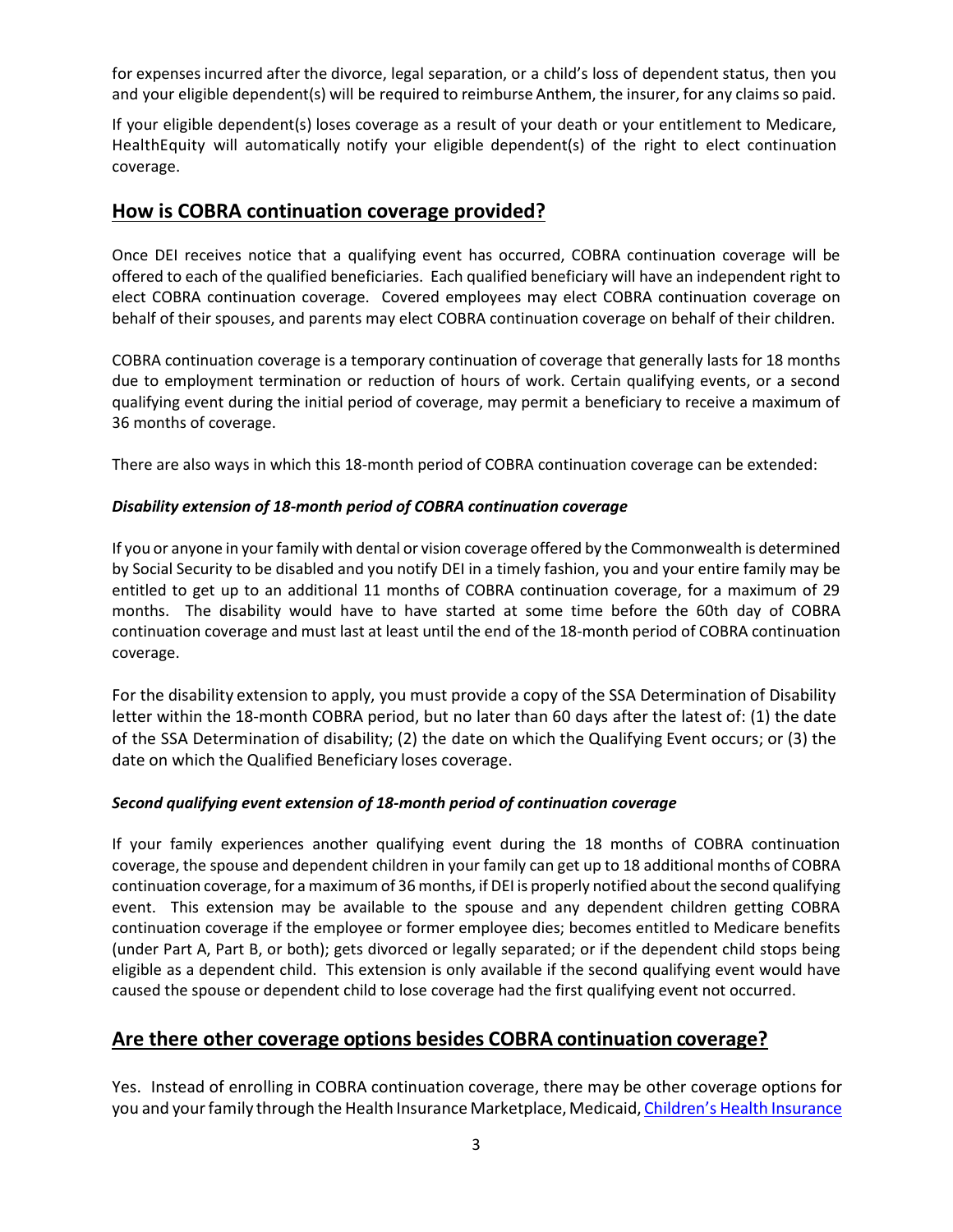[Program \(CHIP\),](https://www.healthcare.gov/are-my-children-eligible-for-chip) or other group health plan coverage options (such as a spouse's plan) through what is called a "special enrollment period." Some of these options may cost less than COBRA continuation coverage. You can learn more about many of these options at [www.healthcare.gov.](http://www.healthcare.gov/)

# **Can I enroll in Medicare instead of COBRA continuation coverage after my group health plan coverage ends?**

In general, if you don't enroll in Medicare Part A or B when you are first eligible because you are still employed, after the Medicare initial enrollment period, you have an 8-month special enrollment period to sign up for Medicare Part A or B, beginning on the earlier of

- The month after your employment ends; or
- The month after group health plan coverage based on current employment ends.

Go to [https://www.medicare.gov/sign-up-change-plans/how-do-i-get-parts-a-b/part-a-part-b-sign-up](https://www.medicare.gov/sign-up-change-plans/how-do-i-get-parts-a-b/part-a-part-b-sign-up-periods)[periods](https://www.medicare.gov/sign-up-change-plans/how-do-i-get-parts-a-b/part-a-part-b-sign-up-periods) for more Medicare enrollment information.

If you don't enroll in Medicare and elect COBRA continuation coverage instead, you may have to pay a Part B late enrollment penalty and you may have a gap in coverage if you decide you want Part B later. If you elect COBRA continuation coverage and later enroll in Medicare Part A or B before the COBRA continuation coverage ends, the Plan may terminate your continuation coverage. However, if Medicare Part A or B is effective on or before the date of the COBRA election, COBRA coverage may not be discontinued on account of Medicare entitlement, even if you enroll in the other part of Medicare after the date of the election of COBRA coverage.

If you are enrolled in both COBRA continuation coverage and Medicare, Medicare will generally pay first (primary payer) and COBRA continuation coverage will pay second. Certain plans may pay as if secondary to Medicare, even if you are not enrolled in Medicare. For more information visit [https://www.medicare.gov/medicare-and-you.](https://www.medicare.gov/medicare-and-you)

# **If you have questions**

Questions concerning your dental or vision coverage should be addressed to Anthem at the number listed below. Questions concerning your COBRA continuation coverage rights should be addressed to HealthEquity at the number and address listed below. You may also review your dental or vision Certificate of Coverage at kehp.ky.gov for more information about your COBRA continuation of coverage rights.

For more information about your rights under the Employee Retirement Income Security Act (ERISA), including COBRA, the Patient Protection and Affordable Care Act, and other laws affecting group health plans, contact the nearest Regional or District Office of the U.S. Department of Labor's Employee Benefits Security Administration (EBSA) in your area or visit the EBSA website at [www.dol.gov/ebsa.](http://www.dol.gov/ebsa) (Addresses and phone numbers of Regional and District EBSA Offices are available through EBSA's website.)